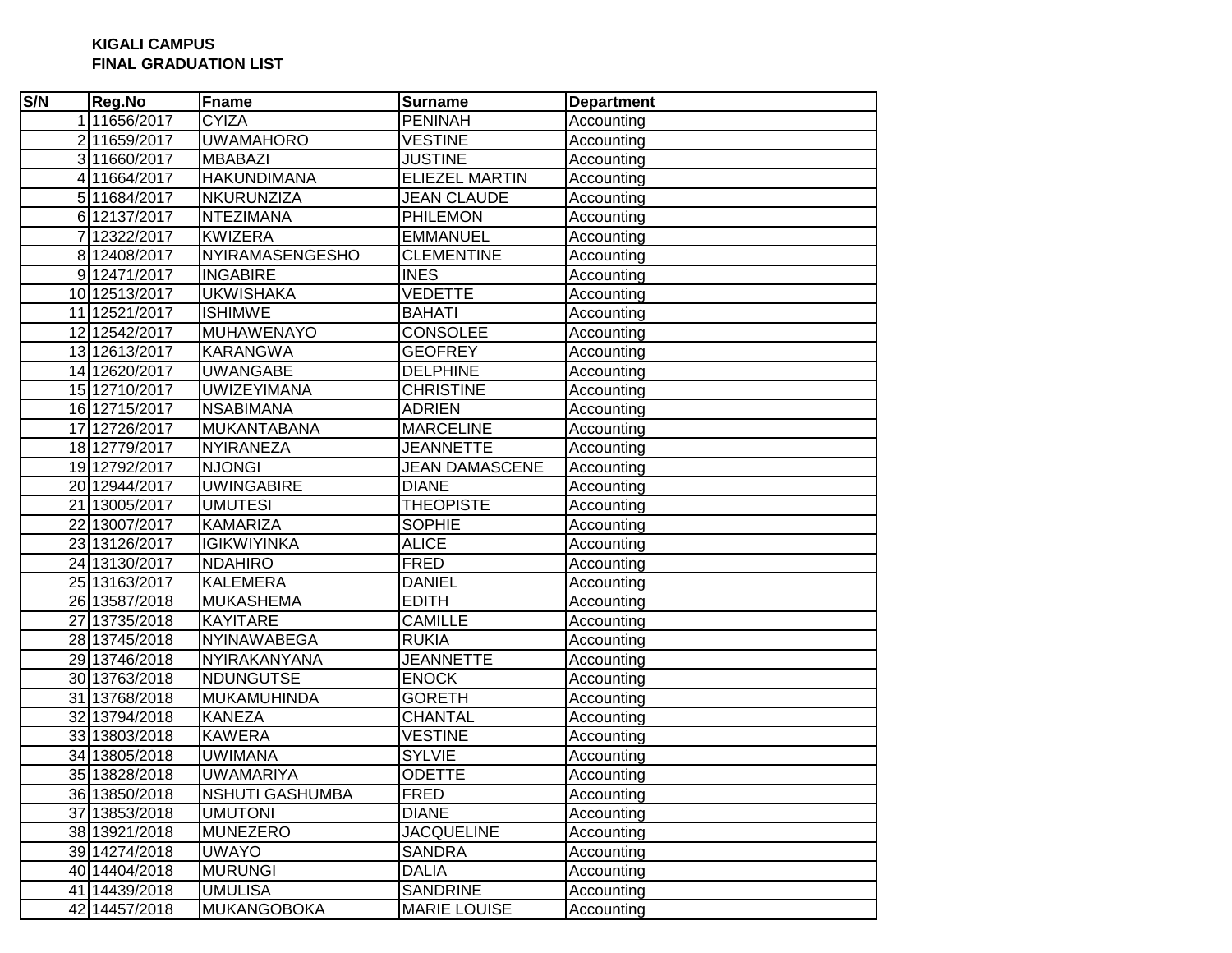| 43 14468/2018                  | <b>UWIZEYE</b>                        | <b>GRACE</b>                       | Accounting                                                                     |
|--------------------------------|---------------------------------------|------------------------------------|--------------------------------------------------------------------------------|
| 44 14471/2018                  | <b>MUTEZINKA</b>                      | <b>BLANDINE</b>                    | Accounting                                                                     |
| 45 14482/2018                  | <b>MUKARUGENZI</b>                    | <b>DENYSE</b>                      | Accounting                                                                     |
| 46 14511/2018                  | <b>ISHIMWE</b>                        | AIMEE JOSELYNE                     | Accounting                                                                     |
| 47 14521/2018                  | <b>TUMUKUNDE</b>                      | <b>THEOPHILE</b>                   | Accounting                                                                     |
| 48 14523/2018                  | <b>NAYITURIKI</b>                     | <b>ADELPHINE</b>                   | Accounting                                                                     |
| 49 149 62/2018                 | <b>UWIMPUHWE</b>                      | <b>ZAMIDHA</b>                     | Accounting                                                                     |
| 50 15003/2018                  | <b>BAYUBAHE</b>                       | <b>GISA INNOCENT</b>               | Accounting                                                                     |
| 51 16141/2019                  | <b>TWAHIRWA</b>                       | <b>JOHN</b>                        | Accounting                                                                     |
| 52 16256/2019                  | <b>MWESIGYE</b>                       | <b>GEOFFREY</b>                    | Accounting                                                                     |
| 53 rgn00794/2011 UMURIGIRWA    |                                       | <b>CLARISSE</b>                    | Accounting                                                                     |
|                                | 54 rgn01131/2015 MUKANYABYENDA        | <b>FORTUNE</b>                     | Accounting                                                                     |
| 55 rgn01343/2016 UMUTONI       |                                       | <b>ASSIA BENITHA</b>               | Accounting                                                                     |
| 56 RGN01447/201 KAKIGAGA       |                                       | <b>BETTY</b>                       | Accounting                                                                     |
| 57 RGN01448/201 BARAHIRA       |                                       | <b>DESIRE</b>                      | Accounting                                                                     |
| 58 rgn01454/2016 RWANKINDO     |                                       | <b>FAUSTIN</b>                     | Accounting                                                                     |
| 59 rgn01458/2016 MUTAREMWA     |                                       | JOSEPH                             | Accounting                                                                     |
| 60 rgn01475/2016 UWIMANA       |                                       | <b>JULIENNE</b>                    | Accounting                                                                     |
|                                | 61 rgn01488/2016 MUREBWAYIRE          | <b>LYDIE</b>                       | Accounting                                                                     |
| 62 rgn01493/2016 MBABAZI       |                                       | <b>JOSEPHINE</b>                   | Accounting                                                                     |
| 63 rgn01506/2016 HABIHIRWE     |                                       | <b>ADELINE</b>                     | Accounting                                                                     |
|                                | 64 RGN01542/201 MUKAMUNANA            | <b>JOY</b>                         | Accounting                                                                     |
| 65 rgn12700/2011 UWAMURERA     |                                       | <b>JEANNE</b>                      | Accounting                                                                     |
|                                | 66 rgn12707/2011 NYIRAMUGWERA         | <b>CATHERINE</b>                   | Accounting                                                                     |
| 67 rgn12780/2011 UWINGABIRE    |                                       | <b>CLAUDINE</b>                    | Accounting                                                                     |
| 68 12165/2017                  | <b>MUKAMANA</b>                       | <b>SCOVIA</b>                      | Cooperative Management and Accounting                                          |
| 69 12768/2017                  | <b>ISHIMWE</b>                        | <b>CLAUDINE</b>                    | Cooperative Management and Accounting                                          |
| 70 13742/2018                  | <b>MAJAMBERE</b>                      | <b>FERNAND</b>                     | Cooperative Management and Accounting                                          |
| 71 14459/2018                  | <b>RUGIRA</b>                         | <b>SALOMON</b>                     | Cooperative Management and Accounting                                          |
| 72 14470/2018                  | NDAYIZEYE                             | <b>JEAN CLAUDE</b>                 | Cooperative Management and Accounting                                          |
| 73 14514/2018                  | <b>MWESIGYE</b>                       | GAD                                | Cooperative Management and Accounting                                          |
| 74 14608/2018                  | <b>MUSHIMIYIMANA</b>                  | <b>CLAUDINE</b>                    | Cooperative Management and Accounting                                          |
| 75 14615/2018                  | <b>USHIZIMPUMU</b>                    | <b>YVONNE</b>                      | Cooperative Management and Accounting                                          |
| 76 14653/2018                  | <b>UJEMUMAHORO</b>                    | <b>NAHTOL</b>                      | Cooperative Management and Accounting                                          |
| 77 14655/2018<br>78 14656/2018 | <b>MUTUYIMANA</b><br><b>RWAGITARE</b> | <b>ESPERANCE</b><br><b>PATRICE</b> | Cooperative Management and Accounting<br>Cooperative Management and Accounting |
|                                | MUKABARISA                            |                                    |                                                                                |
| 79 14779/2018                  |                                       | CLAIRE<br><b>PELAGIE</b>           | Cooperative Management and Accounting                                          |
| 80 14787/2018<br>81 14810/2018 | <b>KABAGWIRA</b><br><b>INGABIRE</b>   | <b>SARAH</b>                       | Cooperative Management and Accounting<br>Cooperative Management and Accounting |
| 82 14916/2018                  | <b>NYIRASAFARI</b>                    | <b>FRANCINE</b>                    | Cooperative Management and Accounting                                          |
| 83 15461/2019                  | <b>MUNEZERO</b>                       | <b>EGIDE</b>                       | <b>Cooperative Management and Accounting</b>                                   |
| 84 16951/2020                  | <b>MUTONIWASE</b>                     | <b>VALENTINE</b>                   | Cooperative Management and Accounting                                          |
|                                | 85 rgn00804/2011 MUTAGANZWA           | <b>CHARLES</b>                     | Cooperative Management and Accounting                                          |
| 86 11679/2017                  | <b>IRADUKUNDA</b>                     | <b>JEANNE</b>                      | Finance                                                                        |
| 87 11807/2017                  | <b>MWUMVANEZA</b>                     | <b>JEAN PIERRE</b>                 | Finance                                                                        |
| 88 12339/2017                  | <b>KAMUGISHA</b>                      | <b>DANIEL</b>                      | Finance                                                                        |
| 89 12617/2017                  | <b>MUTEGWAMASO</b>                    | <b>YVONNE</b>                      | Finance                                                                        |
|                                |                                       |                                    |                                                                                |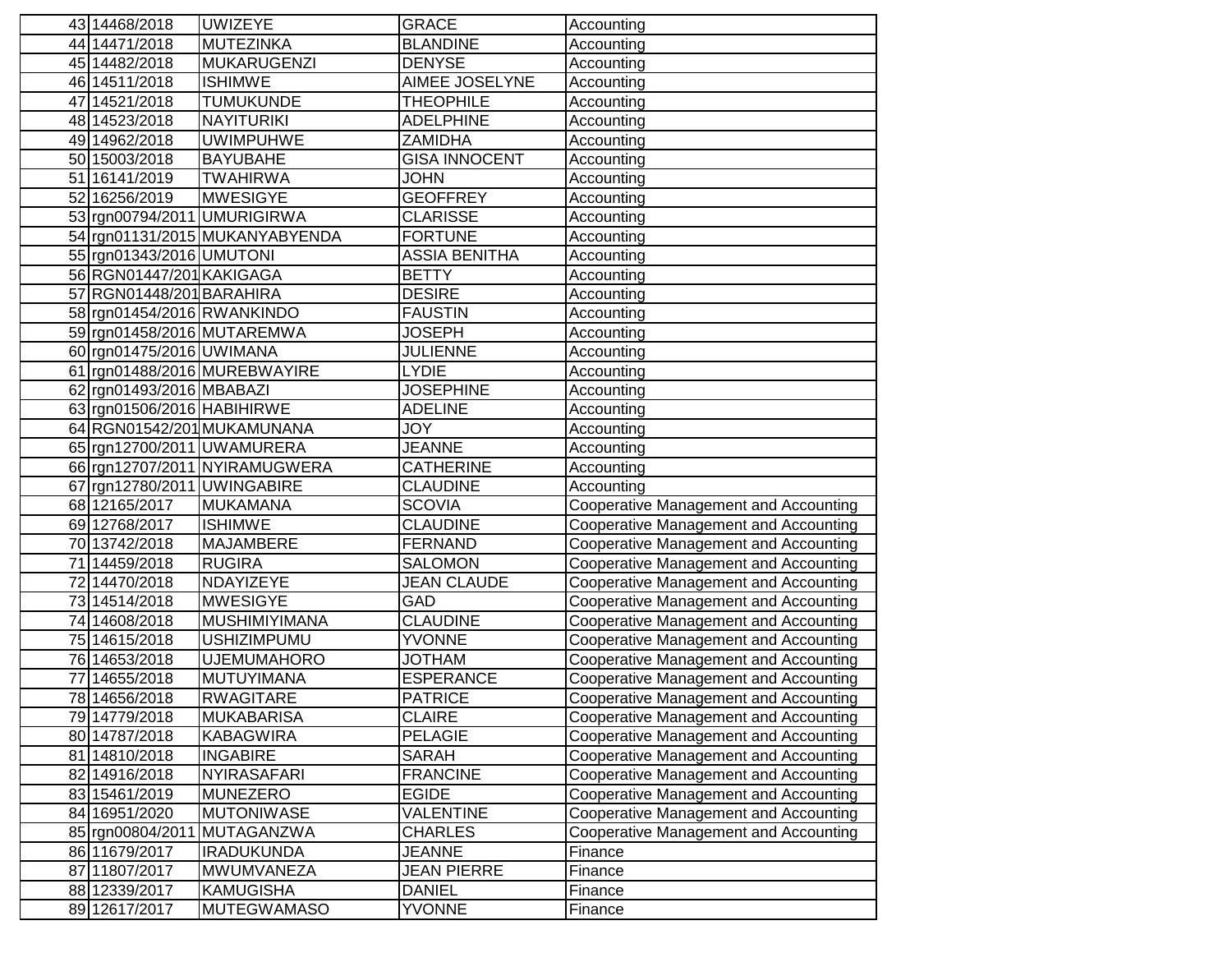| 90 13069/2017                | <b>HABAKUBANA</b>              | <b>PROSPER</b>         | Finance |
|------------------------------|--------------------------------|------------------------|---------|
| 91 13275/2017                | <b>UWAMBAJEMARIYA</b>          | <b>JUSTINE</b>         | Finance |
| 92 13601/2018                | <b>NKURUNZIZA</b>              | <b>CLAUDINE</b>        | Finance |
| 93 13747/2018                | <b>UMWALI</b>                  | <b>LILIANE</b>         | Finance |
| 94 13752/2018                | <b>MUTESI</b>                  | <b>YVONNE</b>          | Finance |
| 95 13760/2018                | <b>IRADUKUNDA</b>              | <b>JEANNE GENTILLE</b> | Finance |
| 96 13762/2018                | <b>KIRABO</b>                  | <b>YVONNE</b>          | Finance |
| 97 13860/2018                | <b>KABATESI</b>                | <b>JUSTINE</b>         | Finance |
| 98 13947/2018                | <b>ABIMANA</b>                 | <b>ALICE</b>           | Finance |
| 99 14250/2018                | <b>RWAMWOJO</b>                | <b>APPOLLO</b>         | Finance |
| 100 14277/2018               | <b>ISHIMWE</b>                 | <b>ESTHER</b>          | Finance |
| 101 14375/2018               | <b>MUTONI</b>                  | <b>JACKLINE</b>        | Finance |
| 102 14386/2018               | <b>TWAGIZWENAYO</b>            | <b>EVODE</b>           | Finance |
| 103 14397/2018               | <b>HABIMANA</b>                | <b>ROMEO SERGE</b>     | Finance |
| 104 14398/2018               | <b>RUGIRA</b>                  | <b>INNOCENT</b>        | Finance |
| 105 14402/2018               | <b>IGIRIMPUHWE</b>             | <b>ELISABETH</b>       | Finance |
| 106 14405/2018               | <b>MANISHIMWE</b>              | <b>LILIANE</b>         | Finance |
| 107 14406/2018               | WIBABARA                       | <b>GORETH</b>          | Finance |
| 108 14407/2018               | <b>UWIZEYIMANA</b>             | <b>ELISSA</b>          | Finance |
| 109 14417/2018               | <b>RUKARA</b>                  | <b>EMMANUEL</b>        | Finance |
| 110 14437/2018               | <b>MICOMYIZA</b>               | <b>DEVOTHA</b>         | Finance |
| 111 14445/2018               | <b>KIRABO</b>                  | <b>ALICE</b>           | Finance |
| 112 14450/2018               | <b>KARIGIRWA</b>               | <b>CELINE</b>          | Finance |
| 113 14481/2018               | <b>BAGWANEZA</b>               | <b>PEACE</b>           | Finance |
| 114 14485/2018               | <b>MUSHIMIYIMANA</b>           | <b>MARIE CHRISTINE</b> | Finance |
| 115 14592/2018               | <b>TWIRINGIYIMANA</b>          | <b>DANCILLA</b>        | Finance |
| 116 14607/2018               | <b>MUGENGANA</b>               | <b>BERTIN</b>          | Finance |
| 117 14619/2018               | <b>KAZE</b>                    | <b>ODILON</b>          | Finance |
| 118 14651/2018               | <b>ISHIMWE</b>                 | <b>ADELINE</b>         | Finance |
| 119 14674/2018               | <b>UWERA</b>                   | <b>DADA PAULINE</b>    | Finance |
| 120 14811/2018               | <b>MUKANDAYISENGA</b>          | <b>PACIFIQUE</b>       | Finance |
| 121 14832/2018               | <b>ISHIMWE</b>                 | <b>EMMANUELLA</b>      | Finance |
| 122 14940/2018               | <b>MUSHIKIWABO</b>             | AMINA                  | Finance |
| 123 14985/2018               | <b>BYIRINGIRO</b>              | <b>EMMANUEL</b>        | Finance |
| 124 15110/2019               | <b>MUZUNGU</b>                 | <b>RYAN</b>            | Finance |
| 125 15116/2019               | <b>KAGOLO</b>                  | WILLIAM                | Finance |
| 126 15249/2019               | <b>UMUHOZA</b>                 | <b>DIVINE</b>          | Finance |
| 127 16505/2020               | <b>NYABUTSITSI</b>             | <b>MARTIN</b>          | Finance |
| 128 17554/2021               | <b>MUYANGO</b>                 | <b>FRED</b>            | Finance |
|                              | 129 rgn00290/2011 MUJAWUMUKIZA | <b>MARTHE</b>          | Finance |
| 130 RGN00655/201 RUGIGANA    |                                | <b>ALEXIS</b>          | Finance |
| 131 rgn00713/2012 NIRERE     |                                | <b>JUSTINE</b>         | Finance |
| 132 rgn01107/2015 UWINGENEYE |                                | ZABIBU                 | Finance |
| 133 rgn01112/2015 NDAYAMBAJE |                                | <b>OLIVE</b>           | Finance |
|                              | 134 rgn01134/2015 DUSENGIMANA  | <b>DIVINE</b>          | Finance |
| 135 rgn01170/2015 NIBAGWIRE  |                                | <b>JACKLINE</b>        | Finance |
| 136 rgn01234/2016 TWAMUGIZE  |                                | <b>FLORA</b>           | Finance |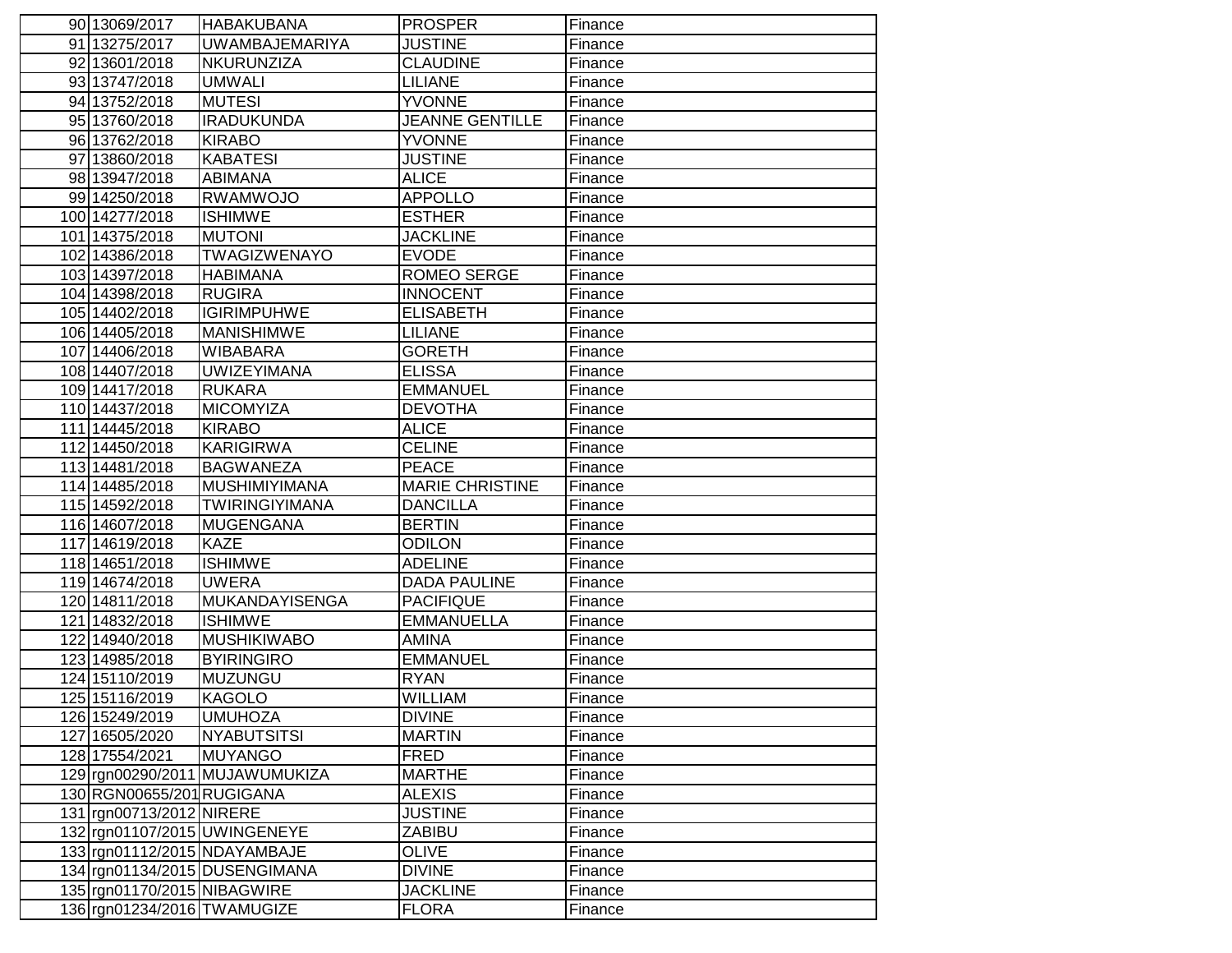| 137 rgn01266/2016 IGABE     |                                                                  | <b>OLIVE</b>                            | Finance                  |
|-----------------------------|------------------------------------------------------------------|-----------------------------------------|--------------------------|
| 138 RGN01293/201 NIYONSABA  |                                                                  | <b>VINCENT</b>                          | Finance                  |
| 139 rgn01367/2016 MURENZI   |                                                                  | <b>DEO</b>                              | Finance                  |
| 140 rgn01477/2016 SUGIRA    |                                                                  | <b>CLARISSE</b>                         | Finance                  |
|                             | 141 rgn01483/2016 KIMARARUNGU                                    | <b>OLIVIER</b>                          | Finance                  |
| 142 RGN01496/201 BYIRINGIRO |                                                                  | <b>EMMANUEL</b>                         | Finance                  |
| 143 rgn01505/2016 UMWALI    |                                                                  | <b>JEANNE CLARISSE</b>                  | Finance                  |
| 144 rgn12642/2011 KANYANGE  |                                                                  | <b>BELANCILLE</b>                       | Finance                  |
|                             | 145 rgn13338/2012 MPINGANZIMA                                    | <b>ALEXIE</b>                           | Finance                  |
| 146 12155/2017              | <b>MUGABO</b>                                                    | <b>FRANK</b>                            | <b>IT-Networking</b>     |
| 147 12334/2017              | <b>NIYONSHIMA</b>                                                | <b>JOSIAS</b>                           | <b>IT-Networking</b>     |
| 148 12454/2017              | <b>MUTIJIMA</b>                                                  | <b>BERNARD</b>                          | <b>IT-Networking</b>     |
| 149 13744/2018              | YANDAGIRIYE                                                      | <b>MEDIATRICE</b>                       | <b>IT-Networking</b>     |
| 150 13844/2018              | <b>KAYITANA</b>                                                  | <b>JOSUE</b>                            | <b>IT-Networking</b>     |
| 151 14472/2018              | <b>NKORERIMANA</b>                                               | <b>TRESOR</b>                           | <b>IT-Networking</b>     |
| 152 14494/2018              | <b>UWIZEYIMANA</b>                                               | <b>CYPRIEN</b>                          | <b>IT-Networking</b>     |
| 153 14616/2018              | <b>NSABIMANA</b>                                                 | <b>ALPHONSE</b>                         | <b>IT-Networking</b>     |
| 154 14681/2018              | <b>KABARERE</b>                                                  | <b>DELPHINE</b>                         | IT-Networking            |
| 155 15291/2019              | <b>IRADUKUNDA</b>                                                | <b>YVONNE</b>                           | IT-Networking            |
| 156 15445/2019              | MUNYANZIZA                                                       | JANVIER                                 | <b>IT-Networking</b>     |
| 157 16049/2019              | <b>KARUHANGA</b>                                                 | <b>GEORGE</b>                           | <b>IT-Networking</b>     |
| 158 rgn01480/2016 NDAYIZERA |                                                                  | <b>JANET</b>                            | <b>IT-Networking</b>     |
| 159 11873/2017              | <b>ALBERT</b>                                                    | <b>NIYOYITA</b>                         | Law                      |
| 160 12017/2017              | ABAYISABA                                                        | AIMEE MARIE STELLA Law                  |                          |
| 161 12693/2017              | <b>UWANYIRIGIRA</b>                                              | <b>LYDIVINE</b>                         | Law                      |
| 162 12947/2017              | <b>UMUHOZA</b>                                                   | <b>PEACE</b>                            | Law                      |
| 163 13879/2018              | KAMANZI                                                          | <b>FRANK</b>                            | Law                      |
| 164 14411/2018              | <b>SHEMA</b>                                                     | <b>PACIFIQUE</b>                        | Law                      |
| 165 14429/2018              | <b>MUVALA</b>                                                    | <b>GASTON</b>                           | Law                      |
| 166 14447/2018              | <b>IRAKOZE</b>                                                   | <b>VANESSA</b>                          | Law                      |
| 167 14474/2018              | <b>KANEZA</b>                                                    | <b>HONORINE</b>                         | Law                      |
| 168 14475/2018              | <b>MURUNGI</b>                                                   | <b>JACQUELINE</b>                       | Law                      |
| 169 14487/2018              | <b>BYUSA</b>                                                     | <b>FRED</b>                             | Law                      |
| 170 14609/2018              | <b>NIBAKURE</b>                                                  | <b>PATRICIE</b>                         | Law                      |
| 171 14707/2018              | <b>MUREBWAYIRE</b>                                               | <b>VESTINE</b>                          | Law                      |
| 172 14793/2018              | <b>SHYAKA</b>                                                    | <b>JEREMIE</b>                          | Law                      |
| 173 14947/2018              | NZITAKUZE                                                        | <b>EZECHIER</b>                         | Law                      |
| 174 15060/2019              | <b>IGABE</b>                                                     | <b>DENYSE</b>                           | Law                      |
| 175 15079/2019              | <b>MUREKATETE</b>                                                | <b>ALICE</b>                            | Law                      |
| 176 15221/2019              | NDAYIKENGURUKIYE                                                 | <b>MELISSA</b>                          | Law                      |
| 177 15240/2019              | <b>SHYAKA</b>                                                    | <b>ROBERT</b>                           | Law                      |
| 178 15303/2019              | <b>RAFIKI</b>                                                    | <b>SANDRINE BRAZIYA</b><br><b>GRACE</b> | Law                      |
| 179 15308/2019              | <b>ISHIMWE</b><br>180 rgn01394/2016 NDAYISHIMIYE                 | <b>OSCAR</b>                            | Law                      |
|                             |                                                                  |                                         | Law                      |
|                             | 181 rgn01395/2016 NGENDABANYIKWA<br>182 RGN01404/201 BARAHINDUKA | <b>FERDINAND</b>                        | Law                      |
|                             |                                                                  | <b>OMER</b>                             | Law                      |
| 183 14366/2018              | <b>MUKANDAHIRO</b>                                               | <b>AGRIPRINE</b>                        | <b>Rural Development</b> |